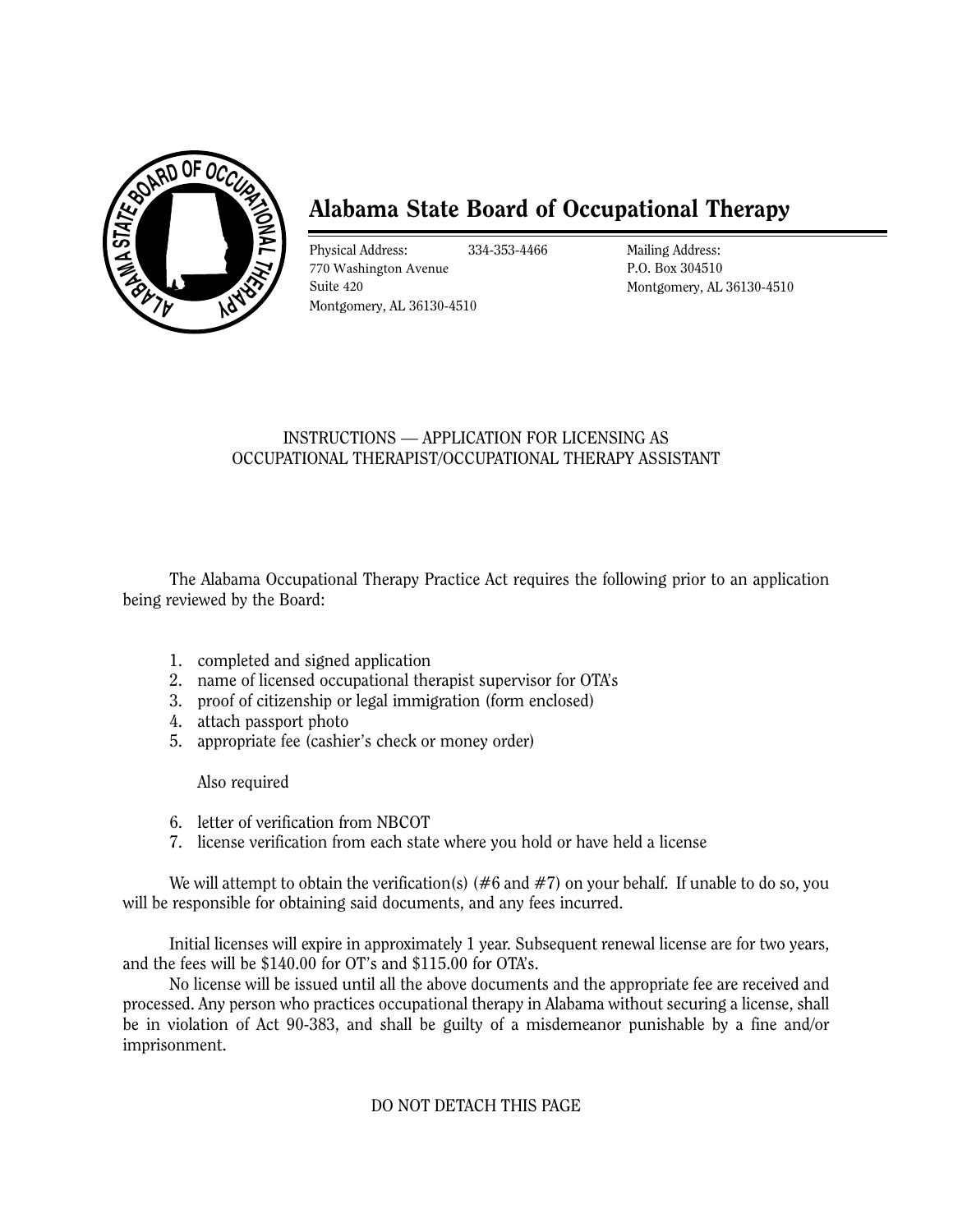#### ALABAMA STATE BOARD OF OCCUPATIONAL THERAPY

# APPLICATION FOR LICENSING AS OCCUPATIONAL THERAPIST OR OCCUPATIONAL THERAPY ASSISTANT

#### IMPORTANT: ALL QUESTIONS AND STATEMENTS MUST BE ANSWERED. INCOMPLETE APPLICATIONS WILL BE RETURNED AND MAY BE SUBJECT TO ADDITIONAL PROCESSING FEES.

|                                                                                                                                                                                     | 1. I hereby make application for licensure to practice as an: (check one):<br>□ Occupational Therapist<br>□ Occupational Therapy Assistant |                          |          |                                                                                                                     |                        | Continuing Education | <b>Expiration Date</b>                       | <b>NAME</b>                |                 |  |  |
|-------------------------------------------------------------------------------------------------------------------------------------------------------------------------------------|--------------------------------------------------------------------------------------------------------------------------------------------|--------------------------|----------|---------------------------------------------------------------------------------------------------------------------|------------------------|----------------------|----------------------------------------------|----------------------------|-----------------|--|--|
|                                                                                                                                                                                     | Date of Application                                                                                                                        |                          |          |                                                                                                                     | Social Security Number |                      |                                              | (Last, First, M.I.)        |                 |  |  |
|                                                                                                                                                                                     | 2. Name (Last, First, Middle)                                                                                                              |                          |          |                                                                                                                     |                        |                      |                                              |                            |                 |  |  |
|                                                                                                                                                                                     | 3. MAILING ADDRESS (Street, P.O. Box, Rural Route)                                                                                         |                          |          |                                                                                                                     |                        |                      |                                              |                            |                 |  |  |
| City                                                                                                                                                                                |                                                                                                                                            |                          |          | Telephone (area code and number)                                                                                    |                        |                      |                                              |                            |                 |  |  |
| <b>State</b>                                                                                                                                                                        |                                                                                                                                            | Zip Code                 |          | Home                                                                                                                |                        |                      |                                              | Date Filed                 |                 |  |  |
|                                                                                                                                                                                     |                                                                                                                                            |                          |          | Cell                                                                                                                |                        |                      |                                              |                            |                 |  |  |
| E-Mail                                                                                                                                                                              | Are you a U.S. citizen or legally present in the United States? Yes or No                                                                  |                          |          |                                                                                                                     |                        |                      |                                              |                            |                 |  |  |
| 4. Alabama Employer Name                                                                                                                                                            |                                                                                                                                            |                          |          |                                                                                                                     |                        |                      |                                              |                            |                 |  |  |
| <b>Facility Address</b>                                                                                                                                                             |                                                                                                                                            |                          |          | Telephone (area code and number)                                                                                    |                        |                      |                                              |                            |                 |  |  |
| City                                                                                                                                                                                |                                                                                                                                            |                          | Zip Code | Date Employment Will Begin:                                                                                         |                        |                      |                                              |                            | OFFICE USE ONLY |  |  |
|                                                                                                                                                                                     |                                                                                                                                            |                          |          |                                                                                                                     |                        |                      | Date Received                                |                            |                 |  |  |
| Name:                                                                                                                                                                               | Supervising Occupational Therapist (for Occupational Therapy Assistants)<br>Alabama License No.:                                           |                          |          |                                                                                                                     |                        |                      |                                              |                            |                 |  |  |
| 5. Date and place of birth:                                                                                                                                                         |                                                                                                                                            |                          |          | CIRCLE #3 OR #4 FOR PREFERRED ADDRESS FOR PUBLIC DISCLOSURE. IF NO INDICATION, THEN PERSONAL ADDRESS WILL BE GIVEN. |                        |                      |                                              |                            |                 |  |  |
| 6. Physical<br>Characteristics                                                                                                                                                      | Height                                                                                                                                     |                          | Weight   | Color Hair                                                                                                          | Color Eyes             |                      |                                              |                            |                 |  |  |
|                                                                                                                                                                                     | Other identifying marks:                                                                                                                   |                          |          |                                                                                                                     |                        |                      |                                              |                            |                 |  |  |
| 7. Name of Spouse                                                                                                                                                                   |                                                                                                                                            |                          |          |                                                                                                                     |                        |                      |                                              |                            |                 |  |  |
| 8. Father's Name                                                                                                                                                                    |                                                                                                                                            |                          |          | Mother's Maiden Name                                                                                                |                        |                      |                                              |                            |                 |  |  |
| 9.                                                                                                                                                                                  | Area of practice or special interests (check as many as you wish).                                                                         |                          |          |                                                                                                                     |                        |                      | Amount Received                              | License Number             |                 |  |  |
| <b>Mental Health</b>                                                                                                                                                                |                                                                                                                                            | Education                |          | Pets                                                                                                                |                        |                      |                                              |                            |                 |  |  |
| School System<br><b>Physical Disability</b>                                                                                                                                         |                                                                                                                                            | Pediatrics<br>Technology |          | <b>Driving</b><br>Aquatics                                                                                          |                        |                      |                                              |                            |                 |  |  |
| Management/Admin                                                                                                                                                                    |                                                                                                                                            | Gerontology              |          | Other                                                                                                               |                        |                      |                                              |                            |                 |  |  |
| 10. EDUCATION<br>A. List names of institutions attended after high school with location, dates, and degrees, beginning with most recent.<br>Institution/Location<br>Dates<br>Degree |                                                                                                                                            |                          |          |                                                                                                                     |                        |                      | <b>PHOTO</b>                                 | Attach Passport photograph |                 |  |  |
|                                                                                                                                                                                     |                                                                                                                                            |                          |          |                                                                                                                     |                        |                      | DO NOT USE STAPLES<br>Must be attached here. |                            |                 |  |  |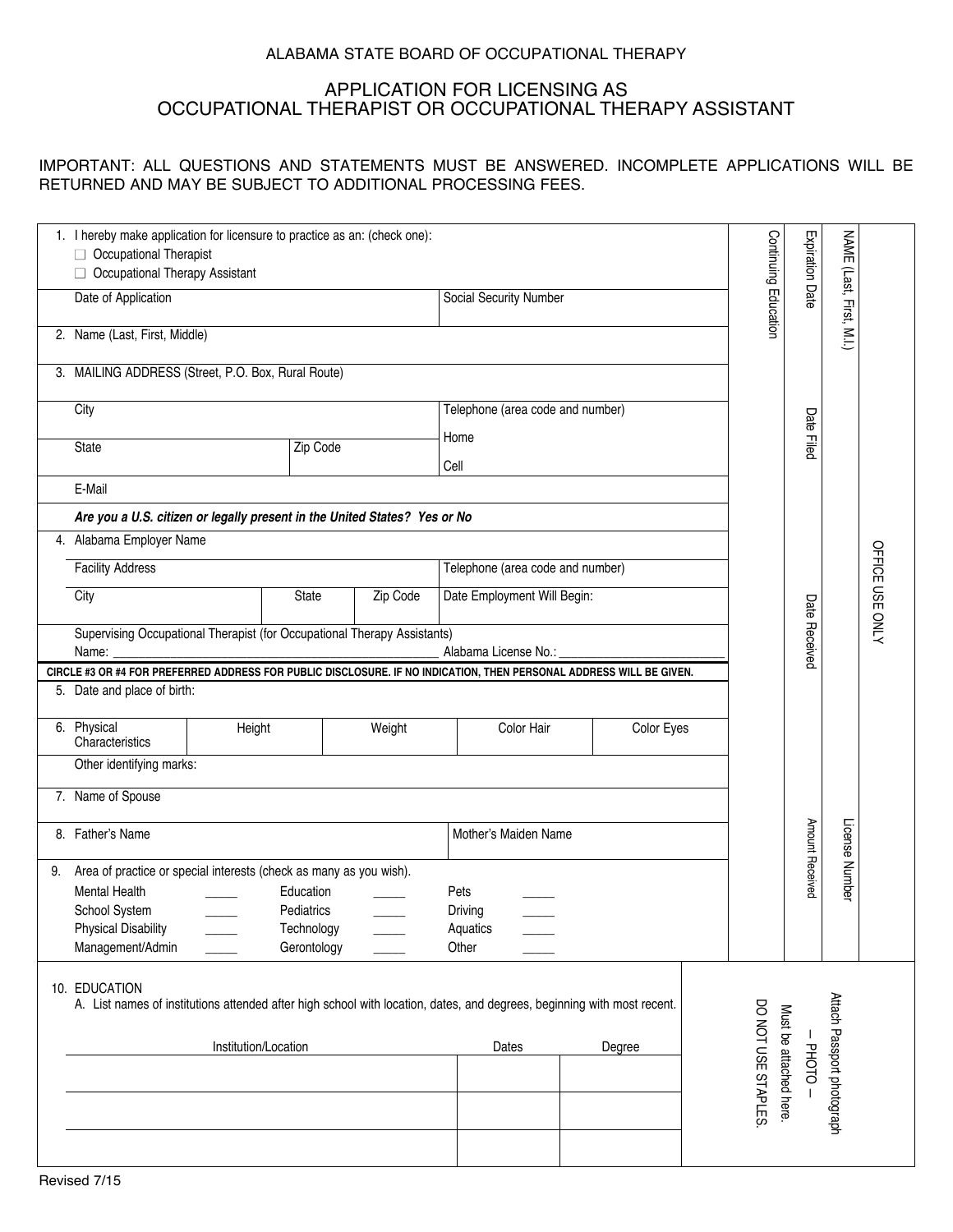| 11. EDUCATION (Continued)                                                                                                                              |                   |                  |                    |                                                                                                                                                                                                              |  |  |  |  |
|--------------------------------------------------------------------------------------------------------------------------------------------------------|-------------------|------------------|--------------------|--------------------------------------------------------------------------------------------------------------------------------------------------------------------------------------------------------------|--|--|--|--|
| B. Occupational Therapy Program attended<br>Name                                                                                                       |                   |                  | Location           |                                                                                                                                                                                                              |  |  |  |  |
|                                                                                                                                                        |                   |                  |                    |                                                                                                                                                                                                              |  |  |  |  |
| Dates of Attendance                                                                                                                                    |                   |                  |                    |                                                                                                                                                                                                              |  |  |  |  |
| Graduated (month, day, year)                                                                                                                           |                   |                  |                    |                                                                                                                                                                                                              |  |  |  |  |
| C. Occupational Therapy Degree                                                                                                                         |                   |                  |                    |                                                                                                                                                                                                              |  |  |  |  |
| OT Assistant, A.A.<br>$\Box$                                                                                                                           |                   |                  | $\Box$ Certificate |                                                                                                                                                                                                              |  |  |  |  |
| OT, B.S./B.A.<br>$\Box$                                                                                                                                |                   |                  |                    |                                                                                                                                                                                                              |  |  |  |  |
| OT, M.S./M.O.T.<br>$\Box$                                                                                                                              |                   |                  |                    |                                                                                                                                                                                                              |  |  |  |  |
| 12. Have you ever had a license to practice occupational therapy issued to you by another state?<br>If yes, please list state(s), number(s) and dates. |                   |                  |                    |                                                                                                                                                                                                              |  |  |  |  |
| Name of State                                                                                                                                          | License<br>Number | Date<br>Obtained | Date<br>Expires    | Name on License                                                                                                                                                                                              |  |  |  |  |
|                                                                                                                                                        |                   |                  |                    |                                                                                                                                                                                                              |  |  |  |  |
|                                                                                                                                                        |                   |                  |                    |                                                                                                                                                                                                              |  |  |  |  |
|                                                                                                                                                        |                   |                  |                    |                                                                                                                                                                                                              |  |  |  |  |
|                                                                                                                                                        |                   |                  |                    |                                                                                                                                                                                                              |  |  |  |  |
| 13. NBCOT Certification Number                                                                                                                         |                   |                  |                    |                                                                                                                                                                                                              |  |  |  |  |
|                                                                                                                                                        |                   |                  |                    | 14. Professional Practice. List the places where you have practiced as an Occupational Therapist/Assistant, within the last five years, beginning with the most recent. (Attach separate sheet if necessary) |  |  |  |  |
| Facility<br>City, State                                                                                                                                |                   |                  |                    |                                                                                                                                                                                                              |  |  |  |  |
| Dates<br>From:<br>To:                                                                                                                                  |                   |                  | Position Held      |                                                                                                                                                                                                              |  |  |  |  |
| Designated OT Supervisor's Name                                                                                                                        |                   |                  | Reason for Leaving |                                                                                                                                                                                                              |  |  |  |  |
| Facility<br>City, State                                                                                                                                |                   |                  |                    |                                                                                                                                                                                                              |  |  |  |  |
| <b>Dates</b><br>From:                                                                                                                                  | To:               |                  | Position Held      |                                                                                                                                                                                                              |  |  |  |  |
| Designated OT Supervisor's Name                                                                                                                        |                   |                  | Reason for Leaving |                                                                                                                                                                                                              |  |  |  |  |
| Facility<br>City, State                                                                                                                                |                   |                  |                    |                                                                                                                                                                                                              |  |  |  |  |
| <b>Dates</b><br>From:                                                                                                                                  | To:               |                  | Position Held      |                                                                                                                                                                                                              |  |  |  |  |
| Designated OT Supervisor's Name                                                                                                                        |                   |                  | Reason for Leaving |                                                                                                                                                                                                              |  |  |  |  |
| Facility<br>City, State                                                                                                                                |                   |                  |                    |                                                                                                                                                                                                              |  |  |  |  |
| <b>Dates</b><br>From:                                                                                                                                  | To:               |                  | Position Held      |                                                                                                                                                                                                              |  |  |  |  |
| Designated OT Supervisor's Name                                                                                                                        |                   |                  | Reason for Leaving |                                                                                                                                                                                                              |  |  |  |  |
|                                                                                                                                                        |                   |                  |                    |                                                                                                                                                                                                              |  |  |  |  |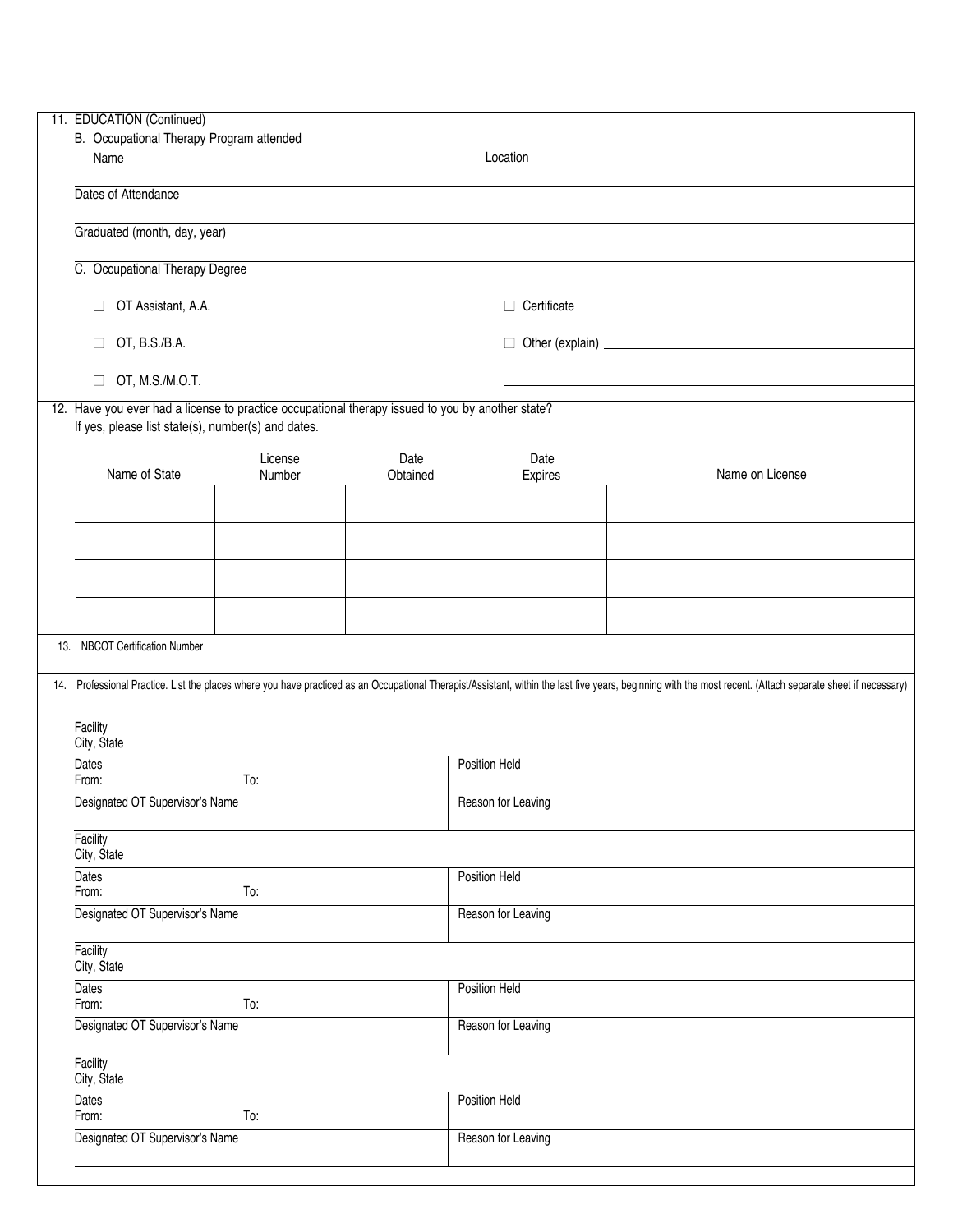| NO<br>$(\checkmark)$                                                                                                                                                                                                                          |
|-----------------------------------------------------------------------------------------------------------------------------------------------------------------------------------------------------------------------------------------------|
|                                                                                                                                                                                                                                               |
|                                                                                                                                                                                                                                               |
|                                                                                                                                                                                                                                               |
|                                                                                                                                                                                                                                               |
|                                                                                                                                                                                                                                               |
|                                                                                                                                                                                                                                               |
|                                                                                                                                                                                                                                               |
| A LICENSE MAY BE DENIED, SUSPENDED, OR REVOKED OR A LICENSEE OTHERWISE DISCIPLINED IF THE APPLICANT OR LICENSEE HAS<br>OBTAINED OR ATTEMPTED TO OBTAIN A LICENSE BY FRAUD OR DECEPTION (SEE § 34-39-12, ALABAMA OCCUPATIONAL THERAPY PRACTICE |
|                                                                                                                                                                                                                                               |
|                                                                                                                                                                                                                                               |
| Therapist or Occupational Therapy Assistant in the State of Alabama, and that the statements herein are each, and all, strictly                                                                                                               |
|                                                                                                                                                                                                                                               |
|                                                                                                                                                                                                                                               |
|                                                                                                                                                                                                                                               |
|                                                                                                                                                                                                                                               |
| Enclosed is a cashier's check or money order in the amount indicated below, made payable to                                                                                                                                                   |
|                                                                                                                                                                                                                                               |
|                                                                                                                                                                                                                                               |
|                                                                                                                                                                                                                                               |
| who being duly sworn by me stated that he/she is the person referred to in this application for license as an Occupational                                                                                                                    |

**Alabama State Board of Occupational Therapy**

P.O. Box 304510

Montgomery, AL 36130-4510